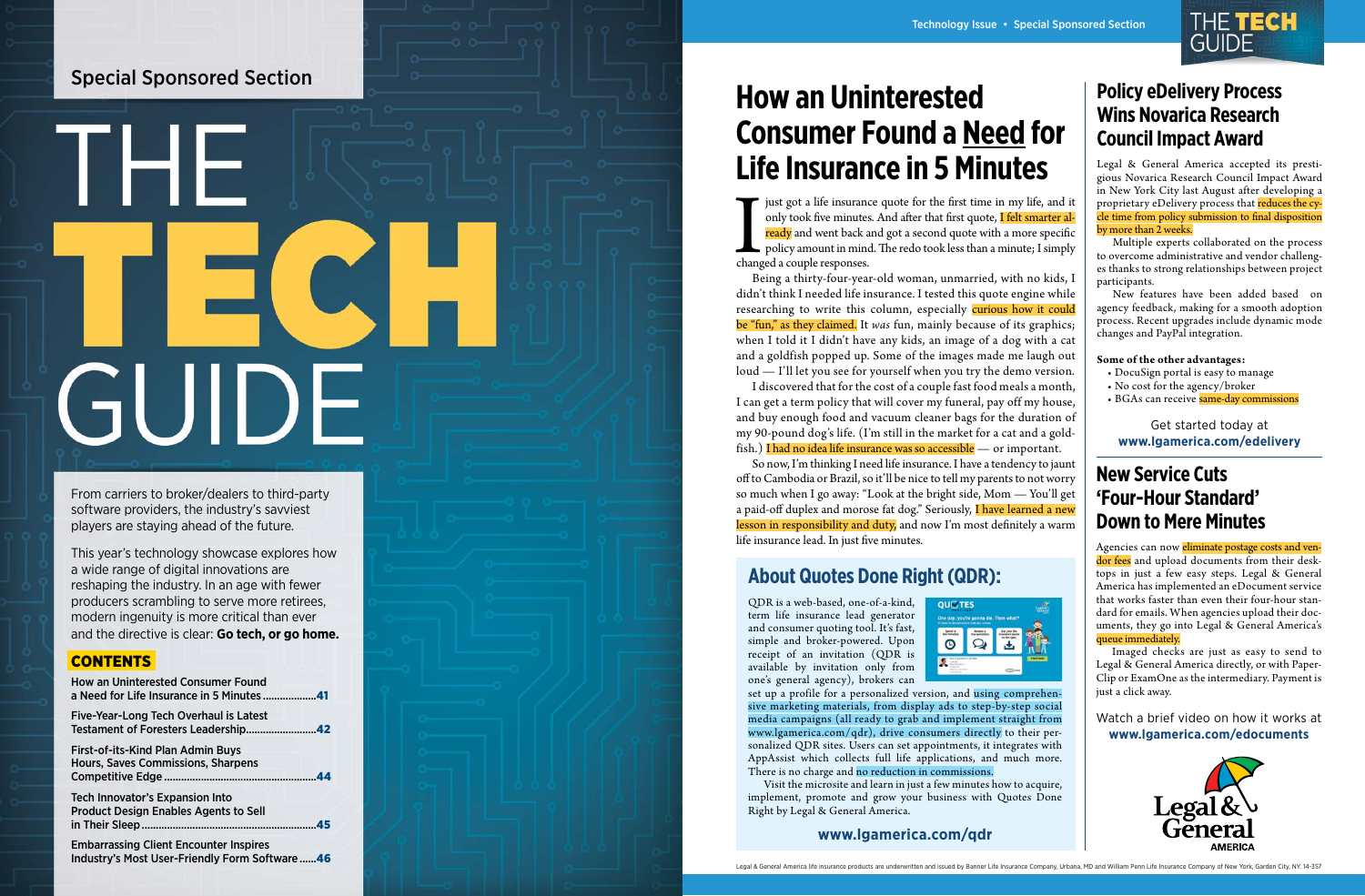$\bigodot$ 

 $\odot$ 

Santion prochampion ince 1874, The Independent Order of Foresters  $("Foresters<sup>two</sup>)<sup>1</sup>$  has sought to provide life insurance to average, working Americans as part of their mission to make a difference for Foresters members and their communities. The organization proved their passion for social innovation early on, championing the rights of women, children and minorities like few others did at the time.

Today, Foresters retains their tradition of innovation and adaptation for their members, their communities, and the insurance industry with the financial strength of their 14-year-running A.M. Best Rating of A (Excellent)<sup>2</sup> and current Risk Based Capital (RBC) of 317% Foresters US Branch, as of June 30, 2014.

Foresters latest venture to fulfill their mission is a comprehensive technology program which began five years ago, has made substantial progress, and continues to move forward. The program improves member ability to engage with Foresters and in the Foresters purpose and has transformed the product sales process for BGAs and agents.



Agents and clients use Apptical<sup>3</sup> to complete a personal health interview over the phone that includes a voice signature from both the client and the agent.

Once again, it comes back to that original idea of making a difference for middle American families, a resolve which includes their BGA and agent partners. This new technology program is designed to make it easier for BGAs and agents to conduct business, grow their businesses and beter serve their communities.

To eliminate manual and paper-based processes, Foresters implemented a repository solution that stores all artifacts, including Apptical voice recordings and copies of all inbound files and outbound print.

# **Five-Year-Long Tech Overhaul is Latest Testament of Foresters Leadership**

## Foresters new technology program

has made a difference for BGAs and agents with:

Learn how a partnership with Foresters can help you grow your business and better serve your community. Request the Foresters Sales e-Kit at:

foresterssaleskit.com or call 866-280-6731, option 1









These benefits are made possible by a multitude of technological upgrades, including:

Foresters is an iPipeline partner, providing a U.S. electronic application for non-med business.

## Compensation System



## Voice Signature

## FileNexus

## CRM

## Mobile App

## Agent Portal



## iGO® e-App



New Business & Underwriting System



Foresters added daily pay to their flexible compensation options (subject to upline approval).

The commission statements are available to view on the agent portal, which is enhanced by the new operational data store that provides more timely reporting on payments and payouts.

Apptical runs various searches during the interview, provides a point-of-sale decision on eligibility and submits the app to be processed.

 $\mathcal{A}_\text{max}$  Insurance  $\mathcal{A}_\text{max}$  and  $\mathcal{A}_\text{max}$  insurance  $\mathcal{A}_\text{max}$  insurance  $\mathcal{A}_\text{max}$ **1.** Foresters™ is the trade name and a trademark of The Independent Order of Foresters, a fraternal benefit society, 789 Don Mills Road, Toronto, ON Canada M3C 1T9; its subsidiaries are licensed to use this mark. **2.** An "A" (Excellent) rating is assigned to companies that have a strong ability to meet their ongoing obligations to policyholders and have, on balance, excellent balance sheet strength, operating performance and business profile when compared to the standards established by A.M. Best Company. In assigning Foresters rating on July 2, 2014, A.M. Best stated that the rating outlook is "stable," which means it is unlikely to change in the near future, assuming financial strength is maintained and operations grow.

In 2010 Foresters initiated a project to replace their CRM with a more industry-standard, flexible CRM that is designed to support ACORD.

In early 2014 Foresters introduced a mobile app allowing agents to see their business on mobile devices.

It gives agents a quick and easy anytime/anywhere view of their pending, in-force and inactive business including new business requirements.

> Other technology program initiatives that Foresters has implemented to support their mission and make themselves a stronger, more secure, efficient, and modern insurance carrier include:

Upgrades to agent portal will include dashboards, access to images, secure messaging and drill down

reports.

The next step includes planned phasing in certificate lists and certificate details, bank returns, cancellation, lapse, 2nd year renewal, persistency, placement, leader board, master production and commission /contract-

ing reports.

## $\mathbf{C}$



Agents can complete an electronic application and associated questionnaires, lock the application and obtain electronic signatures, allowing for a completely paperless process.

It can be used face-to-face with a tablet and iPad signature (non-med).

iPipeline electronically submits the application data in an ACORD transaction.

By 2015 all U.S. new business will be processed through one configurable new business system capable of straightthrough processing and automated underwriting.

The system uses a Java based ACORD compliant application.

- ACORD
- Policy Admin
- Mainframe
- Upgrade
- SQL
- **Infrastructure**
- Enterprise Data Warehouse
- Enterprise Service Bus
- Operational Data Store

**3.** Copyright © 2014 Apptical.com. All Rights Reserved.

Apple, iPad, and all other brands are registered trademarks of their respective owners.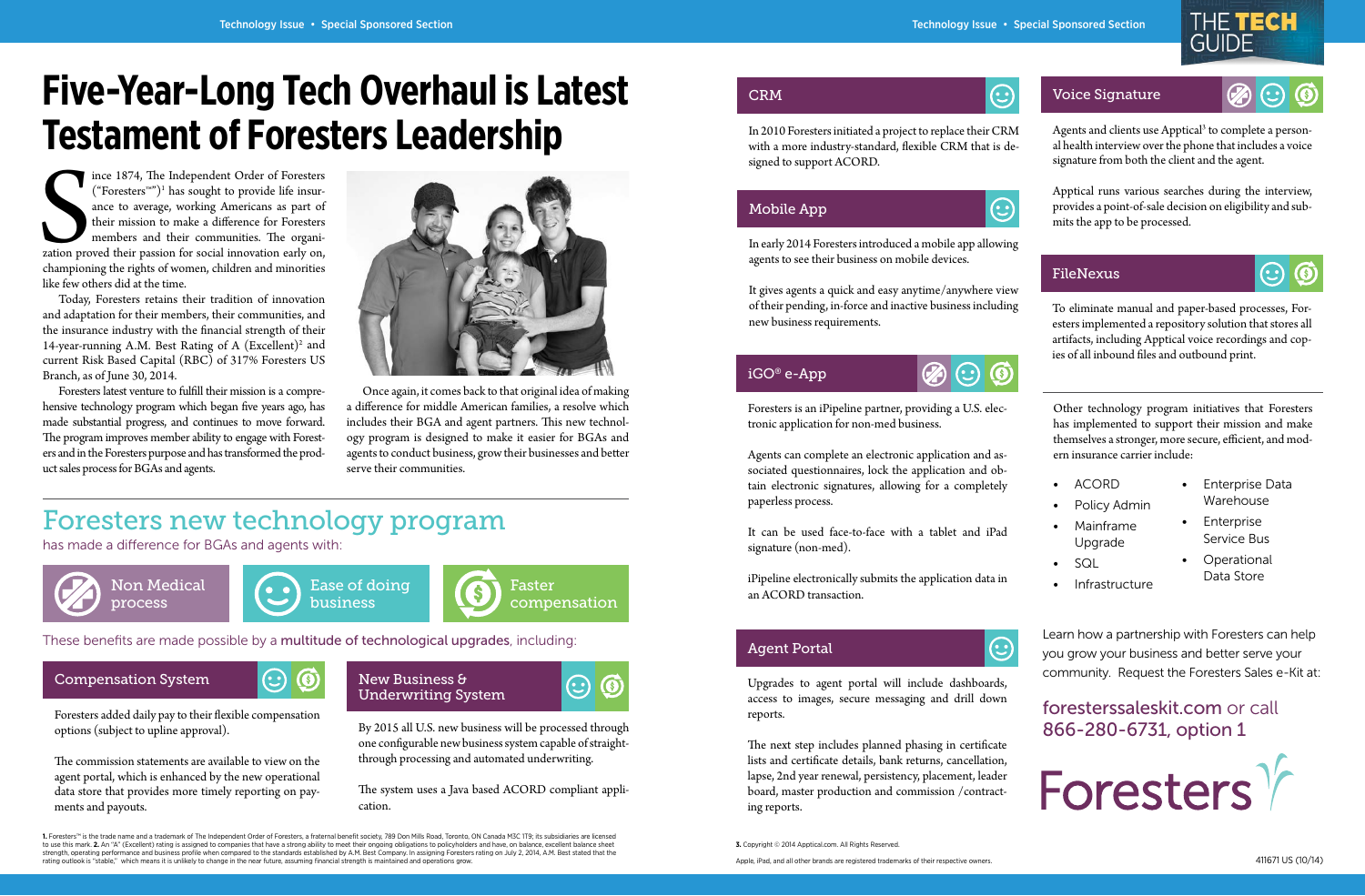ill Levinson, managing partner of Levinson & Associates, is a one-man technological force in the insurance industry, constantly integrating – and inventing – digital solutions to make agents' lives easier. In this Q&A, Levinson discusses his latest innovation: a proprietary product called Lightning Issue Term™, which agents can literally sell in their sleep – online.



#### **Q: What inspired you to create Lightning Term?**

A: It's an exact solution to the changes that are going on in our industry; agents and consumers are getting more comfortable using the internet. So I created a product that an agent can park on their website and social media and even email blast, and the consumer can just click on the link, run a quote, answer three health questions and get approved instantly. The policy gets mailed in 48 hours. The agent does literally nothing.

#### **Q: Are consumers comfortable buying insurance online?**

A: Today, many prefer to buy online. Twenty years ago, the normal way to buy a policy was having an agent show up at your house on a Tuesday at 8 p.m. Many people today don't want that hassle, because they're too busy or they don't trust a stranger in their house.

**Q: What about agents who prefer to sell face-to-face?**  A: Lightning Term doesn't mean a total change in how you sell. It's an add-on. You can just add it to your website, and I don't care what type of agent you are these days, you need to have an online presence.

#### **Q: What other benefits does the agent experience by selling Lightning Term?**

**1-800-375-2279 LIGHTNING<br>ISSUE TERM™** 

A: Because it's a smaller face amount, the smaller policies will sell themselves online while you focus your attention on the larger ones. Also, it works as a lead generator; when someone runs a quote, and they want something more than the \$100,000.00 max face amount, they'll pick up the phone and call you. And it also just improves your overall branding and your online presence.

powerhouse in the COLI/BOLI territory has now gained a substantial foothold in the individual life space. The company, Andesa Services, is raising eyebrows with an innovative plan administration system. The benefits go wel now gained a substantial foothold in the individual life space. The company, Andesa Services, is raising eyebrows with an innovative yond optimized prospecting, sales, referrals and retention. They go to the very root of one's businesses, restoring time and money lost to generating and mailing reports and sacrificing commission dollars to outsource plan administration.

#### **Q: Tell me more about the product itself.**

A: It's a 10-, 20-, and 30-year term, and there's one rate

The ADASTAR Q+ $<sup>m</sup>$  plan administration system was</sup> born when an insurance distributor wanted to replace their aging platform and turned to Andesa, a company with a long history of developing complex systems elsewhere in the industry.

regardless of smoker or nonsmoker or male or female. Plus, it comes with a free college scholarship for all policyowners.

**Q: How have you seen this product impact agents?**  A: The older generation is getting more comfortable with online marketing, using this as an easy introduction. Younger agents are excited to finally have something like this. Plus, P&C and health agents and agencies, who have never sold life insurance before, say it's an easy way to expand their business.

#### **Q: What's next?**

A: We've seen so much success in a very short time with Lightning Term, and we want to do the same with another big market in life right now, which is final expense. So we're in the process of launching the first ever, zero-agent-involvement final expense product, including a free college scholarship and lead program.

**Start selling in** *your* **sleep – it's easy!** Get your free link, and download Levinson's white paper, "Using Social Networking to Increase Sales" at www.LightningTermLife.com.

# **Tech Innovator's Expansion Into Product Design Enables Agents to Sell in Their Sleep**



THE TECH





Andesa used profound industry understanding to zero in on specific business requirements and develop a highly effective, first-of-its-kind asset/liability management and recordkeeping support for distributors, plan sponsors, plan participants and carriers. The system provides several unique benefits, including:

• Anytime access to plan administration tools so users can revise personal demographics, set contribution

allocations, change provisions, model what-if plan changes and generate accounting, plan and participant statements

- Fully brandable sponsor portals, letting brokers and carriers present a seamless user interface to their clients
- Instant, web-based delivery of scheduled, recurring and ad hoc reports
- 24/7 access to full plan histories, including plan values and documentation as of any date

a company's first plan admin system, or a replacement of a service or system that is underperforming and overcosting. Just the second adopter had more than 600 plans they needed to convert within six months. "By the beginning of Q4, the conversion – which started in June – was significantly complete, and we were already servicing accounts," said an executive at the brokerage. "Further," he added, "we were endorsed by the American Bankers Association within five months of starting as a business. A huge part of that was Andesa truly teaming up with us."

Along with its unprecedented flexibility and access, Andesa's plan admin system is incredibly easy to adopt and implement, whether it's "We were endorsed by

**MORE TO THE STORY:** Learn more and view the Case Study "Quickly Deploying a New Plan Admin System" at **AndesaPlanAdmin.com**



 $\mathbf{A}$  Insurance  $\mathbf{A}$  is a November 2014  $\mathbf{A}$  insurance Net Magazine 45  $\mathbf{A}$  insurance  $\mathbf{A}$ 

# **First-of-its-Kind Plan Admin Buys Hours, Saves Commissions, Sharpens Competitive Edge**

## the American Bankers Association within five months of starting as a business. **A huge part of that was Andesa."**

#### **QUICK TIP:**

Top 5 questions to ask a potential plan admin vendor.

- 1. How accurate is your data?
- 2. How do brokers access plan information?
- 3. How do sponsors and participants use this system?
- 4. What types of plans can you support?
- 5. Where can I turn for ongoing support?

See what Andesa's answers are at

**AndesaPlanAdmin.com**

#### **DID YOU KNOW?**

All of Andesa's systems are SAAE 16 compliant, backed up in their own private cloud.

Learn more about the cloud with the free white paper, "The Cloud as a Life Insurance Policy Admin Solution," at **AndesaPlanAdmin.com.**